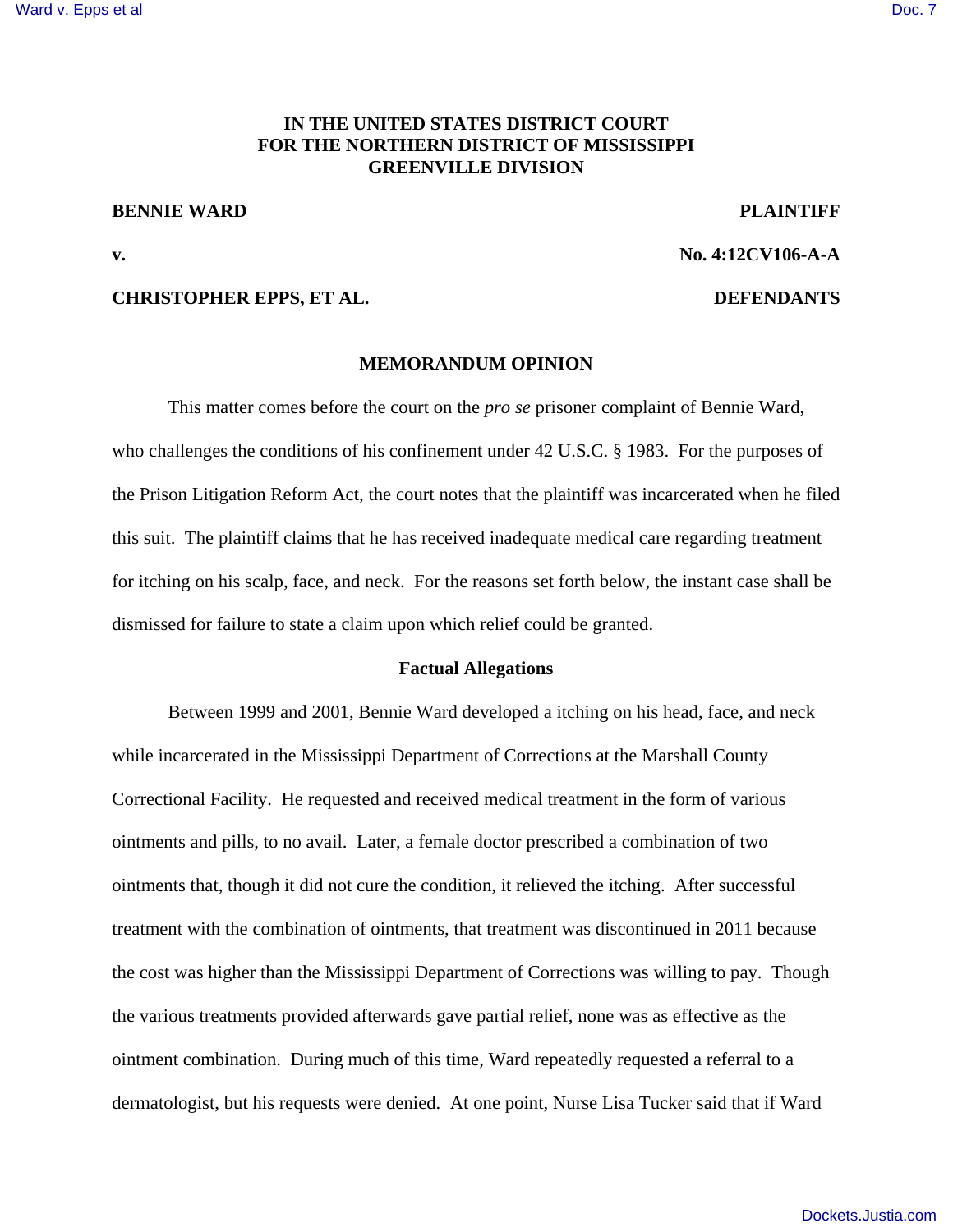continued requesting referral to a dermatologist, he would be transferred to Parchman. His continued requests indeed led to a transfer to the Prison Hospital at Unit 42 in Parchman, where Dr. Cabe performed biopsies of the affected areas. Lab results showed that the itching was a result of an allergic reaction to something he had touched. Dr. Cabe prescribed various medications to treat the condition, again with only partial success. He also told Ward that it was up to him to determine what he might be touching to cause the allergic reaction. Ward vehemently disagrees with the course of his treatment and seeks an order requiring the Mississippi Department of Corrections to refer him to a dermatologist, where he hopes to find a definitive cause and effective treatment for his interminable itching.

## **Denial of Medical Treatment**

In order to prevail on an Eighth Amendment claim for denial of medical care, a plaintiff must allege facts which demonstrate "deliberate indifference to the serious medical needs of prisoners [which] constitutes 'unnecessary and wanton infliction of pain' proscribed by the Eighth Amendment . . . whether the indifference is manifested by prison doctors or prison guards in intentionally denying or delaying access to medical care . . . ." *Estelle v. Gamble*, 429 U.S. 97, 104-105, 50 L. Ed. 2d 251, 260 (1976); *Mayweather v. Foti*, 958 F.2d 91, 91 (5th Cir. 1992). The test for establishing deliberate indifference is one of "subjective recklessness as used in the criminal law." *Farmer v. Brennan*, 511 U.S. 825, 837 (1994). Under this standard, a state actor may not be held liable under 42 U.S.C. § 1983 unless plaintiff alleges facts which, if true, would establish that the official "knows of and disregards an excessive risk to inmate health or safety; the official must both be aware of facts from which the inference could be drawn that a substantial risk of serious harm exists, and he must also draw the inference." *Id.* at 838. Only in exceptional circumstances may knowledge of substantial risk of serious harm be inferred by a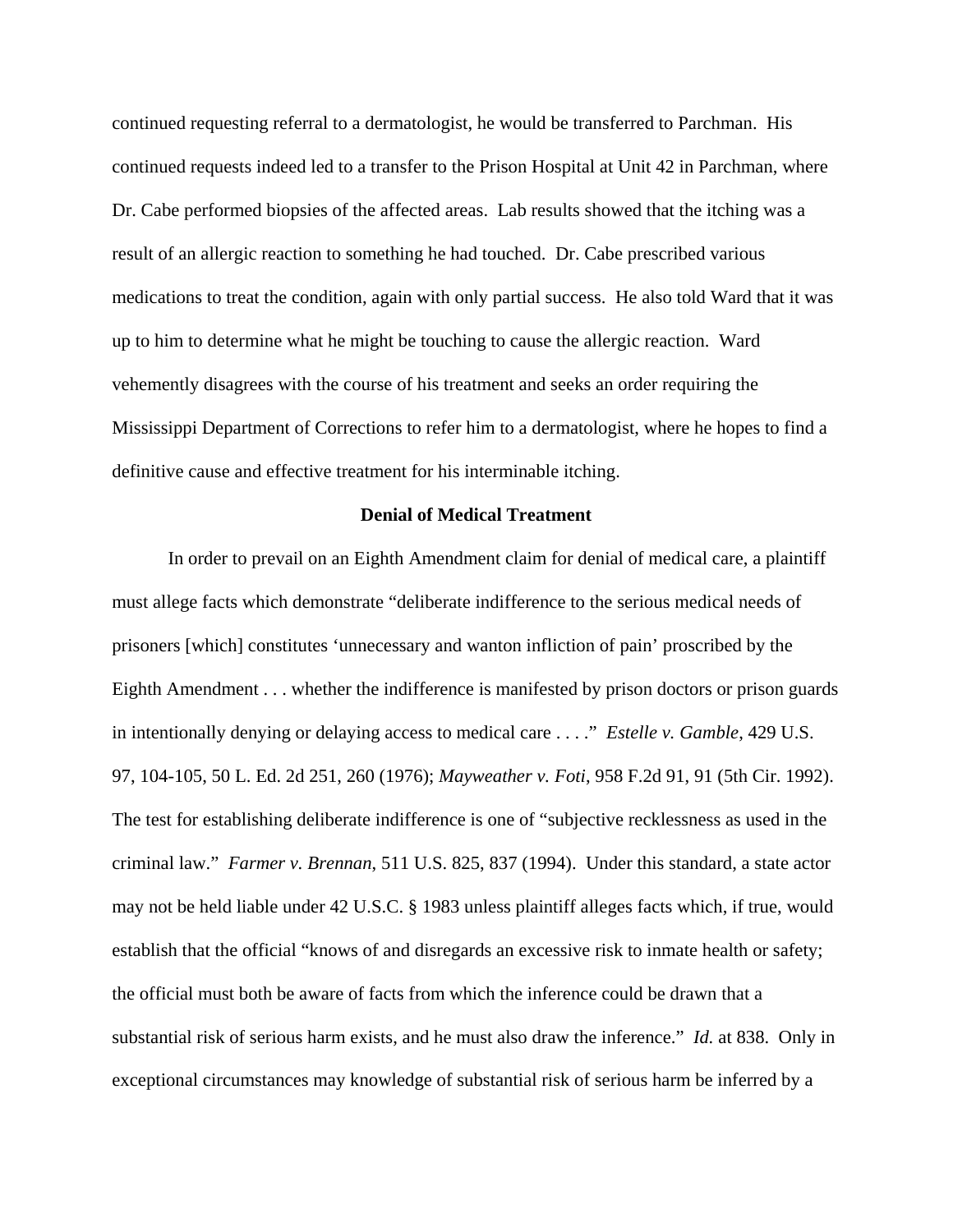court from the obviousness of the substantial risk. *Id*. Negligent conduct by prison officials does not rise to the level of a constitutional violation. *Daniels v. Williams*, 474 U.S. 327, 106 S.Ct. 662 (1986), *Davidson v. Cannon*, 474 U.S. 344, 106 S.Ct. 668 (1986). A prisoner's mere disagreement with medical treatment provided by prison officials does not state a claim against the prison for violation of the Eighth Amendment by deliberate indifference to his serious medical needs. *Gibbs v. Grimmette*, 254 F.3d 545 (5<sup>th</sup> Cir.2001), *Norton v. Dimazana*, 122 F.3d 286, 292 (5<sup>th</sup> Cir. 1997).

Ward has requested and received treatment for his medical condition many times through the years – with varying degrees of success. He understandably wants a permanent and complete solution for the itching he suffers. Though the court sympathizes with Ward's request for a different course of treatment, the facts of this case do not support a constitutional claim for denial of medical treatment. Ward simply disagrees with the many courses of treatment he has undergone, and that, as set forth above, does not rise to the level of deliberate indifference. For this reason, Ward's allegations regarding denial of adequate medical treatment must be dismissed.

#### **Retaliation**

Ward claims that Nurse Lisa Tucker retaliated against him for requesting a referral to a dermatologist by threatening to transfer him to the Mississippi State Penitentiary. The elements of a claim under a retaliation theory are the plaintiff's invocation of "a specific constitutional right," the defendant's intent to retaliate against the plaintiff for his or her exercise of that right, a retaliatory adverse act, and causation, *i.e.*, "but for the retaliatory motive the complained of incident . . . would not have occurred." *Woods v. Smith*, 60 F.3d 1161, 1166 ( $5<sup>th</sup>$  Cir.1995) (citations omitted ), *cert. denied*, 516 U.S. 1084, 116 S. Ct. 800, 133 L. Ed. 2d 747 (1996). In